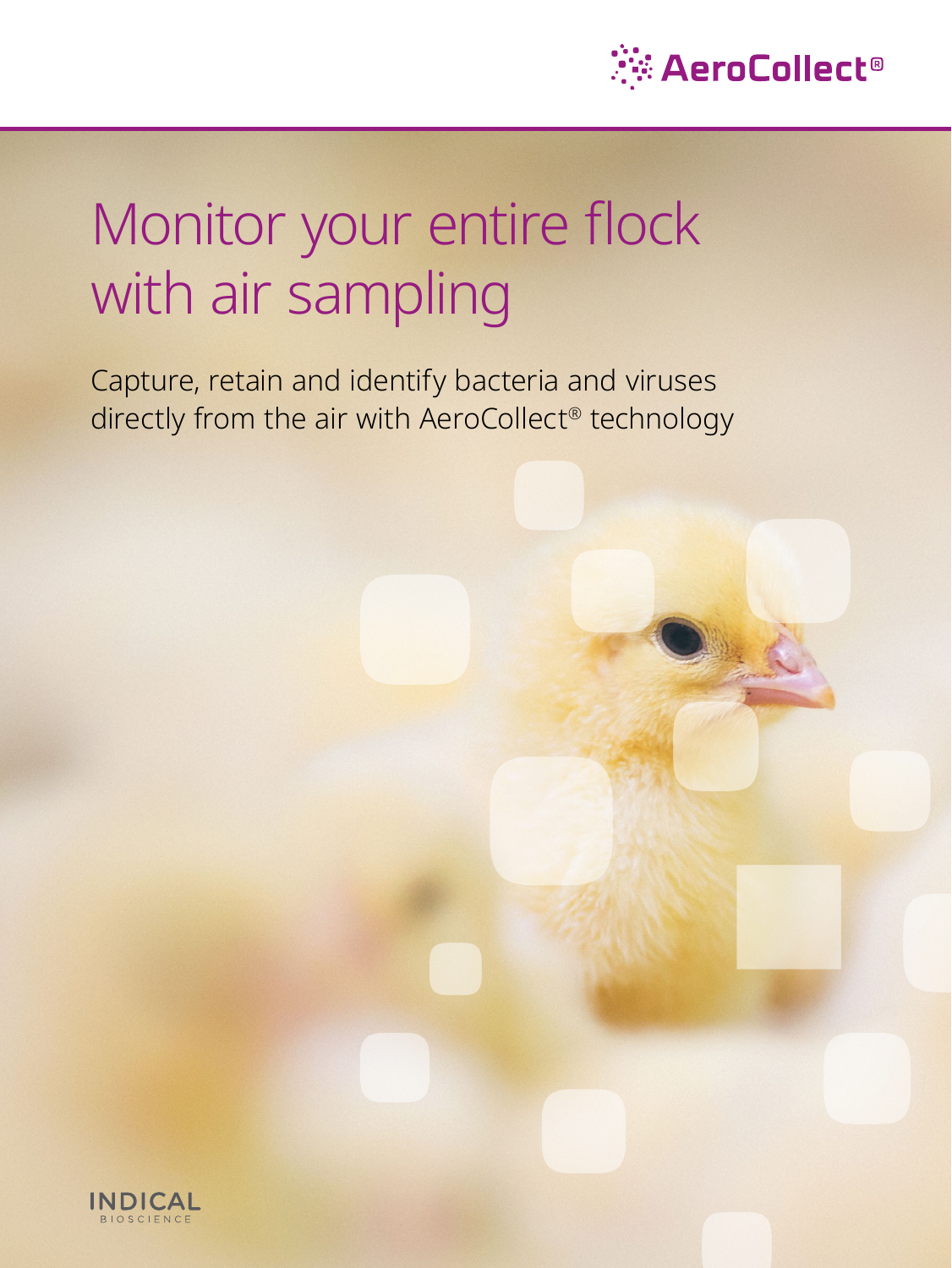### State of the art surveillance technology

With AeroCollect, you can capture and retain bacteria and viruses directly from the air quickly and efficiently. The sample can then be analyzed directly with no need for sample preparation.

Collecting samples to monitor flocks can be challenging. Traditionally the process of diagnosing a disease in flocks has been a combination of interpreting clinical symptoms and spot tests of selected animals using either blood or swab samples. Unfortunately, relying on clinical symptoms means that production may already have been compromised.

AeroCollect allows you to monitor the health of your entire flock, optimize production, and initiate timely medical treatment when considered necessary, after consultation with your veterinarian.

### How does it work? 3 easy steps



#### **Sample collection**

Walk around the farm for a minimum of 5 minutes with our handy device to collect the air sample.

Bacteria and viruses are captured from airborne dust, water and cells, and retained in the sample chamber by a powerful electric field.

#### **Laboratory analysis**

The sample is sent to the laboratory for qPCR analysis, which will show the presence of selected bacteria and viruses.

No extraction needed.

#### **Same-day results**

The analysis only takes a couple of hours. Results are usually available the same day as sample collection.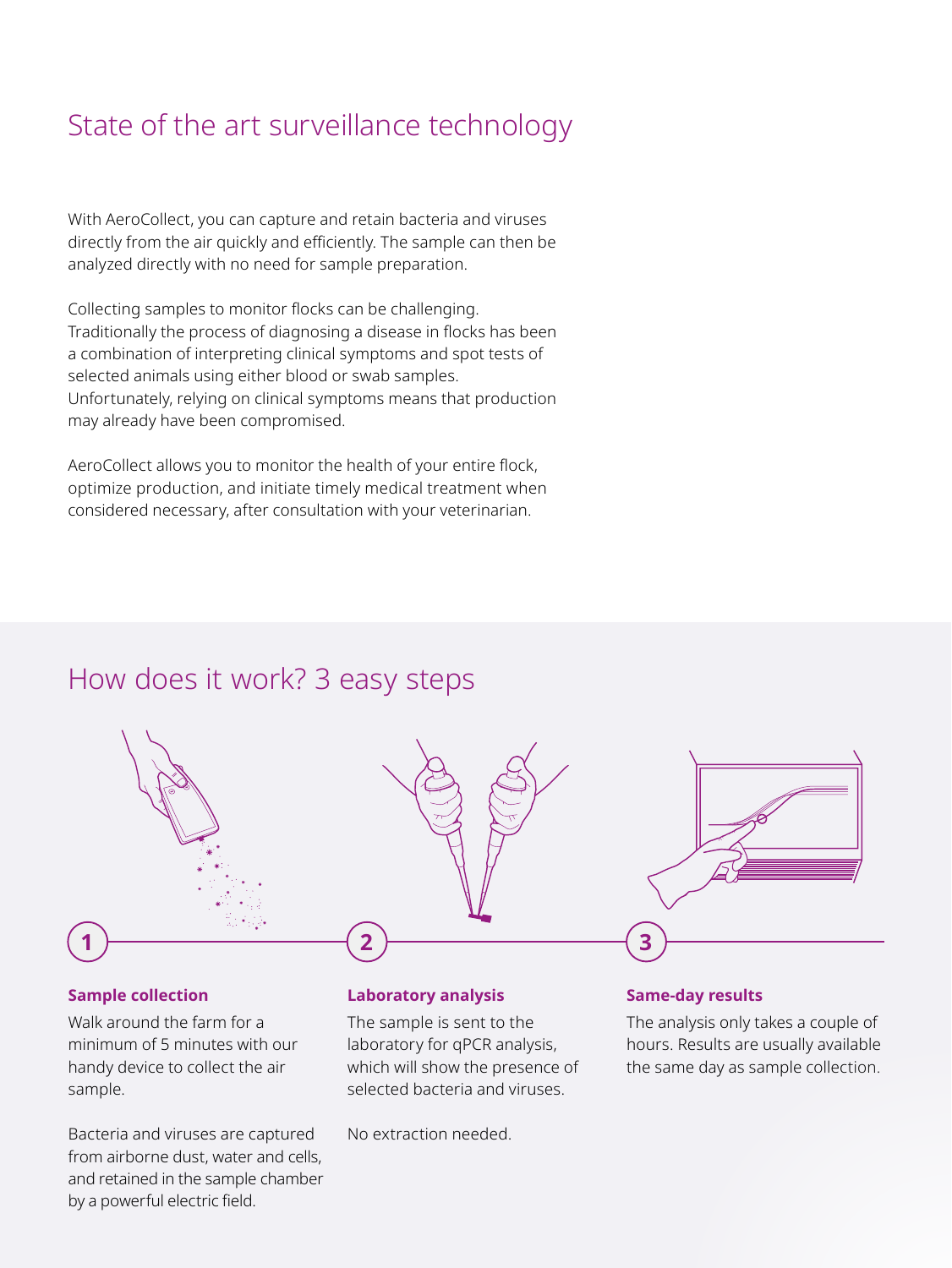### Why choose AeroCollect?

- **Easy to use**  – a plug-and-play solution with no need for training
- **Samples the entire flock** – not just single animals
- **Simultaneous testing for several pathogens**
	- saving time and money
- **Fast and accurate test results**  – validated analysis for early identification

## AeroCollect identifies the following pathogens

| <b>Poultry</b>                                   | Swine                                                 |
|--------------------------------------------------|-------------------------------------------------------|
| Salmonella spp.                                  | Actinobacillus pleuropneumonia (APP)                  |
| Campylobacter spp.                               | Porcine Circovirus 2 (PCV2)                           |
| Infectious Bronchitis Virus (IBV)                | African Swine Fever Virus (ASFV)                      |
| Gumboro Disease (Infectious Bursal Disease; IBD) | Methicillin-resistant Staphylococcus aureus (MRSA)    |
| Adenovirus                                       | Swine Influenza Virus (SIV)                           |
| E. coli                                          | Porcine Reproductive and Respiratory Syndrome (PRRSV) |
| Marek's Disease                                  | Escherichia spp.                                      |
| Avian Reovirus                                   | E. coli (F4 and F18)                                  |
| Staphyloccus spp.                                | Mycoplasma hyopneumoniae                              |
| Turkey Rhinotracheitis (TRT) Virus               |                                                       |
| Pasteurella spp.                                 |                                                       |
| Chicken Astrovirus (CkAstV)                      |                                                       |
| Mycoplasma spp.                                  |                                                       |
| Avian Influenza Virus (AIV)                      |                                                       |
| C. perfringens                                   |                                                       |